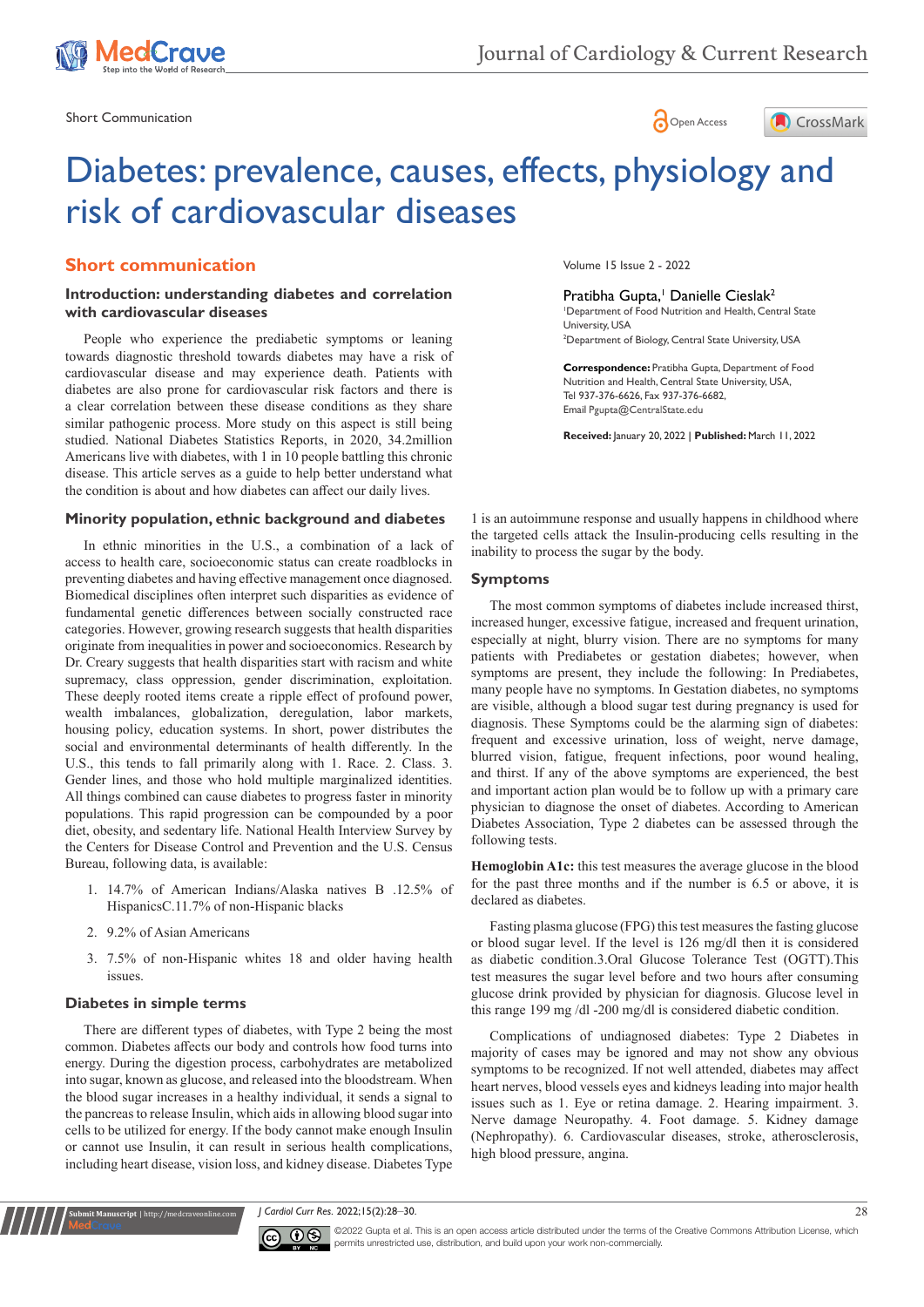#### **Simple ways to manage diabetes**

To prevent diabetes, simple plan can be adopted 1. Adding fiber in daily meals. 2. Whole grains food, 3. Manage body weight, 4. Avoid FAD diets 5. Healthier meal choices. 5. Daily physical activity.



#### **Prevention-intervention**

In 2010, the Centers for Disease Control launched the National Diabetes Prevention Program to address the increasing number of prediabetic and battling type 2 diabetes patients. The 6-month program offers low-cost interventions that help prevent type 2 diabetes, which includes 1. A healthy diet. 2. Increased physical activity. 3. Achieving a healthy weight. All of which help improve blood pressure, cholesterol, and risk of heart disease. Simple plan for managing the Diabetes.

**Diabetes type II:** 1. Diet Plan. 2. Exercise Daily. 3. Medication on time. 4. Insulin therapy if required.

**Diabetes type I:** 1. Regular monitoring of blood sugar. 2. Insulin therapy. 3. Diet. 4. Exercise.

**Prediabetes:** 1. Lifestyle modifications 2. Weight management.

**Gestational diabetes:** 1. Daily blood sugar monitoring. 2. A healthy low carb diet. 3. Monitoring the fetus. 4. Medication, suggested if blood sugar is too high. 5. Appropriate mild exercise. Although people suffering from Type I Diabetes may benefit from proper diet and exercise. However, their conditions cannot be reversed compared to Type II diabetes, showing possible results.

While medicine and lifestyle changes are the most common treatments for diabetes, less common treatments, include bariatric surgery, an artificial pancreas, or pancreatic islet transplantation.

#### **Family history**

We inherit diet and exercise habits from our family, and these habits are likely to be linked to causing Type II Diabetes. It is more likely that if any of the family members had diabetes. In that case, it is more likely that you may have chances of getting diabetes unless you develop a different healthy lifestyle to avoid it.

#### **Pancreas disease**

During the digestion process, essential enzymes and hormones released from the pancreas, including Insulin, are vital for carbohydrate metabolism. *Insulin,* a vital hormone secreted by the pancreas, regulates glucose metabolism. Glucose is needed for the body to produce energy. Insulin enters the cells of the body to allow glucose in for energy usage. If the pancreas does not produce enough Insulin, glucose accumulates in the body resulting in feelings of thirstiness, nausea, and shortness of breath, also known as hyperglycemia. On the opposite spectrum, the low glucose level causes hypoglycemia, which shows symptoms, including shakiness, dizziness, and loss of consciousness. Infection Higher levels of certain hormones such

as adrenaline or cortisol are produced in various conditions such as pneumonia, urinary tract infections, or other illnesses. These hormones counter the effects of Insulin, triggering an onset of diabetic ketoacidosis. Ketosis is a complication of diabetes that results from increased levels of ketones in the blood.

#### **Obesity**

New research suggests that being overweight stresses the internal composition of individual cells, specifically the endoplasmic reticulum (E.R.). When the E.R. has too many nutrients to process, it sends out a signal to slow down the insulin receptors on each cell's surface, resulting in insulin resistance and a buildup of glucose in the blood.

#### **Diabetes and covid-19**

While there is not enough evidence to prove that people with diabetes are more likely to get COVID-19, they are at a higher risk of developing more severe complications, including death resulting from contracting the virus. If diabetes is managed correctly, the risk of becoming severely sick from COVID-19 decreases. Nevertheless, medicines for diabetes are taken routinely as usual, and blood sugar can keep track of the results, as directed by the healthcare provider.

#### **Diabetes and vitamin in nutrition**

B vitamins are water-soluble and the most common vitamin in human nutrition and required for normal cell function, energy production, metabolism, cellular replication, cell repair, and nerve function. The B vitamins are 1. Vitamin B1 Thiamine. 2. Vitamin B2 Riboflavin. 3. Vitamin B3 Niacin. 4. Vitamin B5 Pantothenic acid. 5. Vitamin B6 Pyridoxine. 6. Vitamin B 8 Biotin. Vitamin B9 folic acid, Vitamin B12 Cobalamin B12.

In diabetic patients' frequent urination is experienced due to osmotic effects of excessive sugar content in blood and excretion of Vit B may increase, resulting in a deficiency resulting in weakness and lethargy. Vit B12 is often valuable for diabetic peripheral neuropathy. Niacin NADPH Nicotinamide Adenine Dinucleotide Phosphate is a ubiquitous cofactor responsible for cellular energy production, beneficial for everyday functions. Biotin also is essential for the enzyme action of Pyruvate Decarboxylase involved in carbohydrate metabolic reactions.

Heart diseases and stroke is of concern in diabetic patients, so avoiding saturated fat becomes essential and should be avoided. The foods rich in saturated fat should be avoided: meat, butter, cheese, egg yolk, fast foods, and cookies. Maintaining normal weight reduces the risk of diabetes. All carbohydrates convert into sugar, so including fiber which is also carbohydrate has the added benefits. Foods with whole grains such as amaranth, buckwheat, brown rice, quinoa, pearled barley, hulled barley, whole wheat are recommended to consume as a source of complex carbohydrate. Sweetened beverages, soft drinks with excessive sugars should not be the part of the diet as it raises the blood sugar level. Most fast foods are rich in calories; therefore, it is not a wise choice for considering as a daily meal. Ideally, fruits could be used wisely as a snack with portion control, not a whole meal. Although fruits are rich in sugar and can raise blood sugar levels, they are also a source of vitamins, minerals, fibers, and antioxidants. The best solution for managing diabetes is to properly maintain a daily routine and create a pattern of food habits exercise based on the lifestyle of individuals.

# **Acknowledgment**

None.

**Citation:** Gupta P, Cieslak D. Diabetes: prevalence, causes, effects, physiology and risk of cardiovascular diseases. *J Cardiol Curr Res.* 2022;15(2):28‒30. DOI: [10.15406/jccr.2022.15.00547](https://doi.org/10.15406/jccr.2022.15.00547)